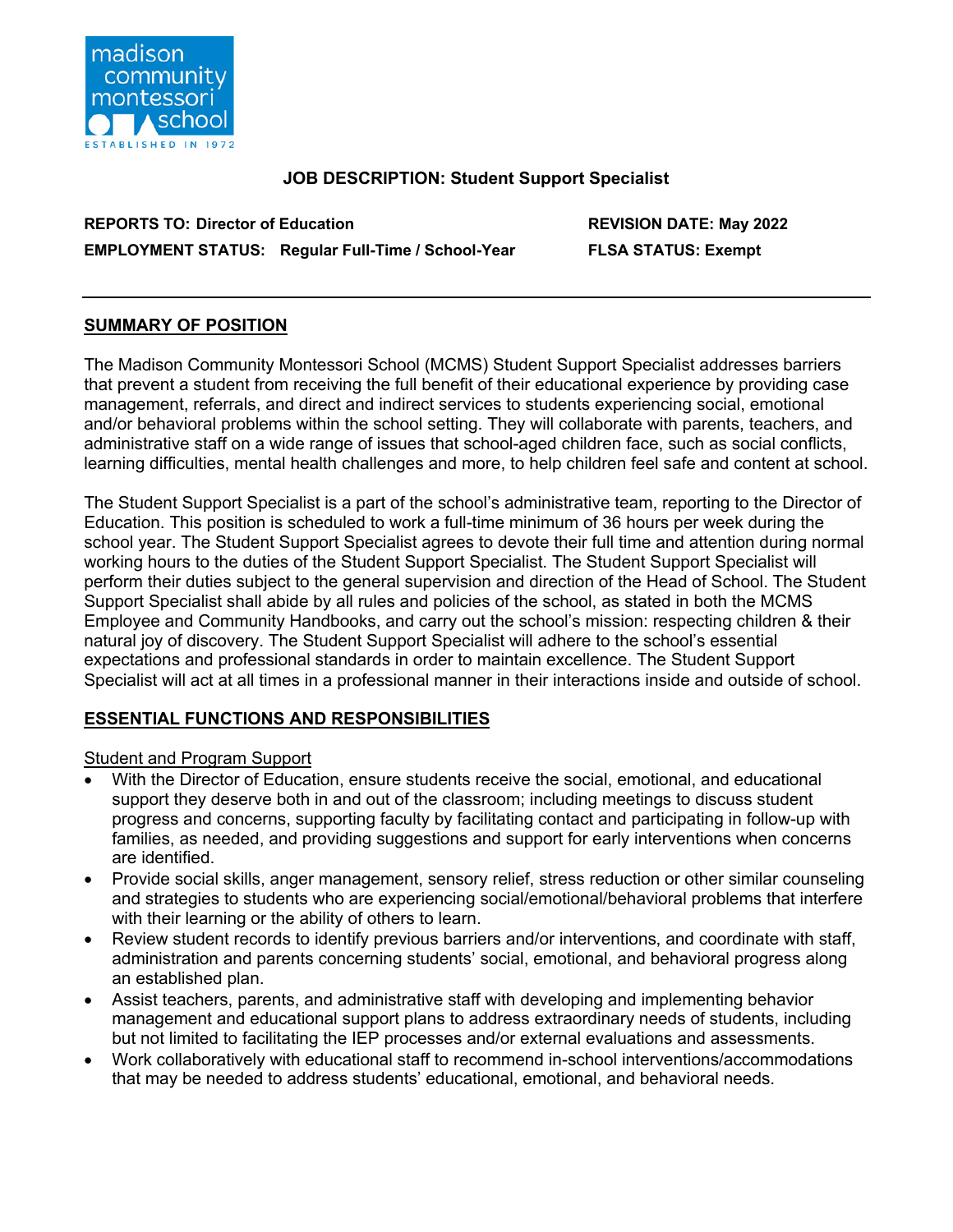- Provide families and caregivers with the tools necessary to support their child's educational and/or behavioral progress, including information and referrals to access therapeutic services outside of school as needed.
- Consult and collaborate with social services, mental health, and other community providers on behalf of the school, including those working with individual students with permission of the parents.
- Develop and implement professional development training for educational staff and parents, as requested by the Director of Education or Head of School.

Other Responsibilities

- Perform screening for learning challenges, such as literacy screening, and use other basic tools to identify a need for intervention.
- Stay up-to-date on research and professional development related to serving students with exceptional needs, especially within a Montessori setting.
- Perform other duties as assigned by the Director of Education or Head of School.

### **JOB KNOWLEDGE, SKILLS & ABILITIES**

- Excellent verbal, written, and interpersonal communication skills
- Well-honed observation skills
- Knowledge of alternative learning strategies, including an interest in Montessori
- Technical skills, including Microsoft Word and Excel, GSuite (Google Docs, Sheets, and Slides)
- Problem-solving ability
- Demonstrated leadership ability, including case and time management skills
- Highly organized and detail-oriented
- Ability to work with diverse populations that include parents, prospective families, students, staff, external consultants, and caregivers
- Displays a positive, flexible, and adaptable attitude
- Exercises sound judgment and decision-making
- Maintains confidentiality and uses direct communication to resolve conflicts
- Takes initiative and is self-directed

# **EXPERIENCE AND EDUCATION**

- BA/BS in social work, psychology, or related field required, Master's degree or Licensed Clinical Social Worker (LCSW) certification preferred, and the ability and willingness to obtain additional training in Montessori education and course work such as Child Study
- At least 5 years' experience in social work, counseling, or related discipline in a school setting
- Possess an understanding of the knowledge, skills, and processes for effective casework practice within a school setting
- Knowledge of laws related to school-based discipline and disability (e.g., IDEA, ADA, etc.)
- Understanding of and experience with child development, psychopathology, social and environmental conditioning, trauma response, cultural diversity, and family systems.
- Must successfully clear background checks and have the ability and willingness to obtain first aid, CPR, fire extinguisher, and other safety training provided by MCMS
- Certification, experience, or additional education relating to exceptional needs preferred

# **PHYSICAL REQUIREMENTS & WORK ENVIRONMENT**

| <b>Activity</b>         | < 25% | 25% | 50%       | 75% | 100% |
|-------------------------|-------|-----|-----------|-----|------|
| Standing                |       | ∧   |           |     |      |
| Sitting: Office setting |       |     | ↗         |     |      |
| Walking                 |       |     | $\lambda$ |     |      |
| Bending                 | ↗     |     |           |     |      |
| Squatting               | ⌒     |     |           |     |      |
| Lifting up to 50 lbs    | ∧     |     |           |     |      |